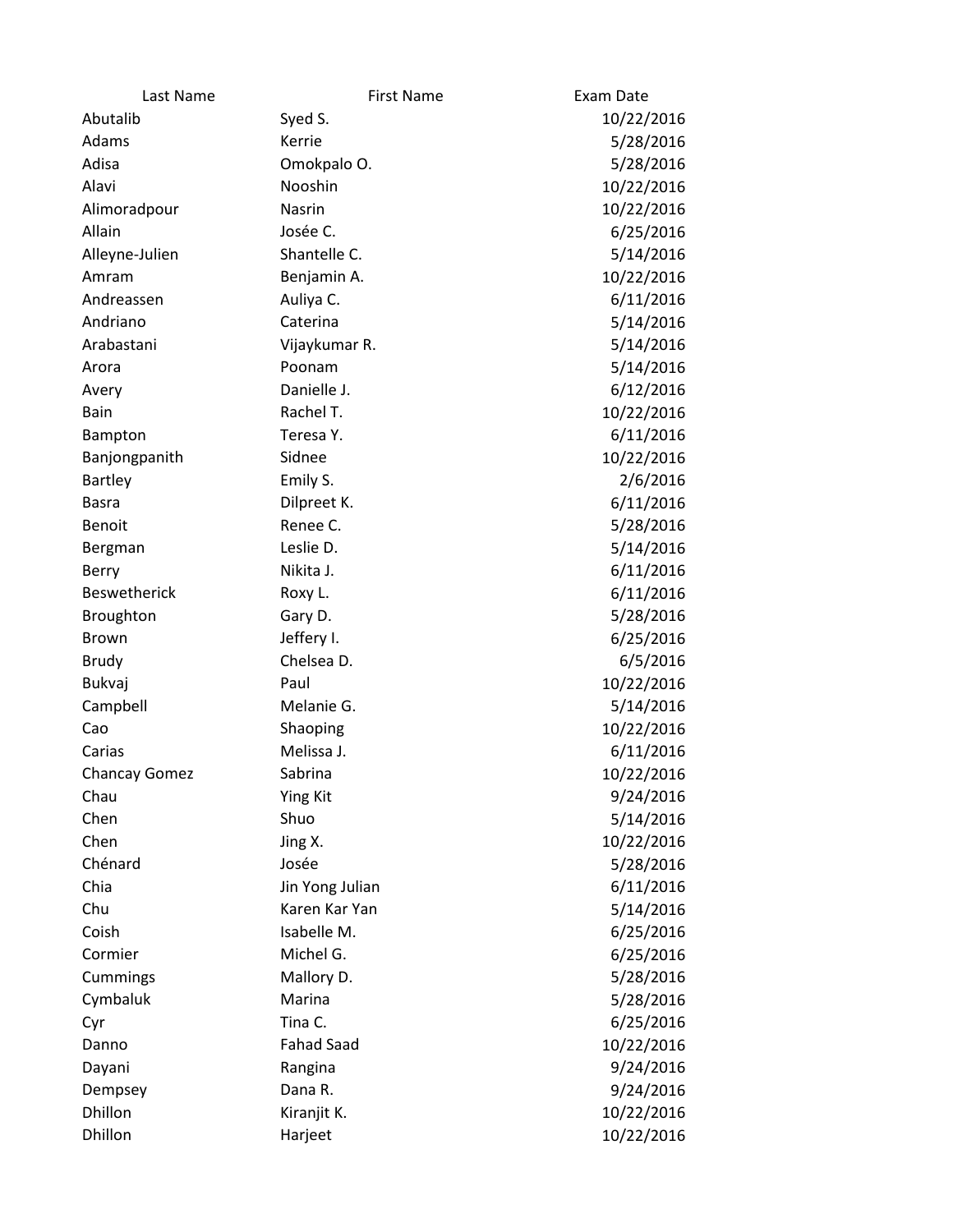| Di Santo           | Michelle A.             | 2/6/2016   |
|--------------------|-------------------------|------------|
| <b>Diaz</b>        | Kaylee M.               | 5/28/2016  |
| Dionne             | Frederic                | 6/25/2016  |
| Dizon              | <b>Oliver Maglalang</b> | 10/22/2016 |
| Dobie              | Aisa K.                 | 6/11/2016  |
| Dodig              | Ines                    | 10/22/2016 |
| Dong               | Qing                    | 10/22/2016 |
| Du                 | Xinmeng                 | 10/22/2016 |
| Dubé               | Melanie                 | 9/24/2016  |
| Duerksen           | Erin A.                 | 5/28/2016  |
| Dunn               | Ciara                   | 5/14/2016  |
| <b>Dupuis</b>      | Joanne                  | 10/22/2016 |
| <b>Dyck</b>        | Amanda C.               | 6/5/2016   |
| Elley              | Skyla M.D.              | 2/6/2016   |
| Erber              | Carly Irene             | 10/22/2016 |
| Ermen              | Naomi S.                | 10/15/2016 |
| Estrada            | Luis M.                 | 2/6/2016   |
| Fall               | Amadou Bamba            | 6/25/2016  |
| Fan                | Ning Zizi               | 10/22/2016 |
| Fars               | Arazo                   | 10/22/2016 |
| Farzad Shishvan    | Afshin                  | 5/28/2016  |
| Feng               | Yanbin                  | 9/24/2016  |
| Fergus             | Sarah AM                | 6/12/2016  |
| Ferrero            | Adria L.                | 2/6/2016   |
| Filion             | Kristen L.A.            | 10/22/2016 |
| Fisk               | Sara D.                 | 6/11/2016  |
| Fitzpatrick        | Lindsay R.A.            | 6/25/2016  |
| Foster             | Nicole E.               | 5/28/2016  |
| Frame              | Ciara J.L.              | 5/28/2016  |
| Gagnier            | Jillian M.              | 5/28/2016  |
| Garnett            | Maddison L.             | 6/25/2016  |
| Giessen            | Peter                   | 10/22/2016 |
| Gilks              | Marcia L.               | 9/24/2016  |
| Gill               | Ramanjeet K             | 5/14/2016  |
| Gill-Bignall       | Adrianne J.             | 8/28/2016  |
| Gillis             | Dawn M.                 | 6/12/2016  |
| <b>Gomez Medel</b> | Iran G.                 | 5/14/2016  |
| Greensides         | Shara E.                | 10/22/2016 |
| Guan               | Lin                     | 10/22/2016 |
| Gubbe              | Tia S.                  | 6/11/2016  |
| Hadwen             | Sarah L.                | 5/14/2016  |
| Hafeez             | Wajeeha                 | 5/28/2016  |
| Halder             | Dipongkor               | 10/22/2016 |
| Halliday           | John G.                 | 10/15/2016 |
| Halvorson          | Chelsea R.              | 6/11/2016  |
| Hamidi             | Leila                   | 5/28/2016  |
| Han                | Ming Yao                | 10/22/2016 |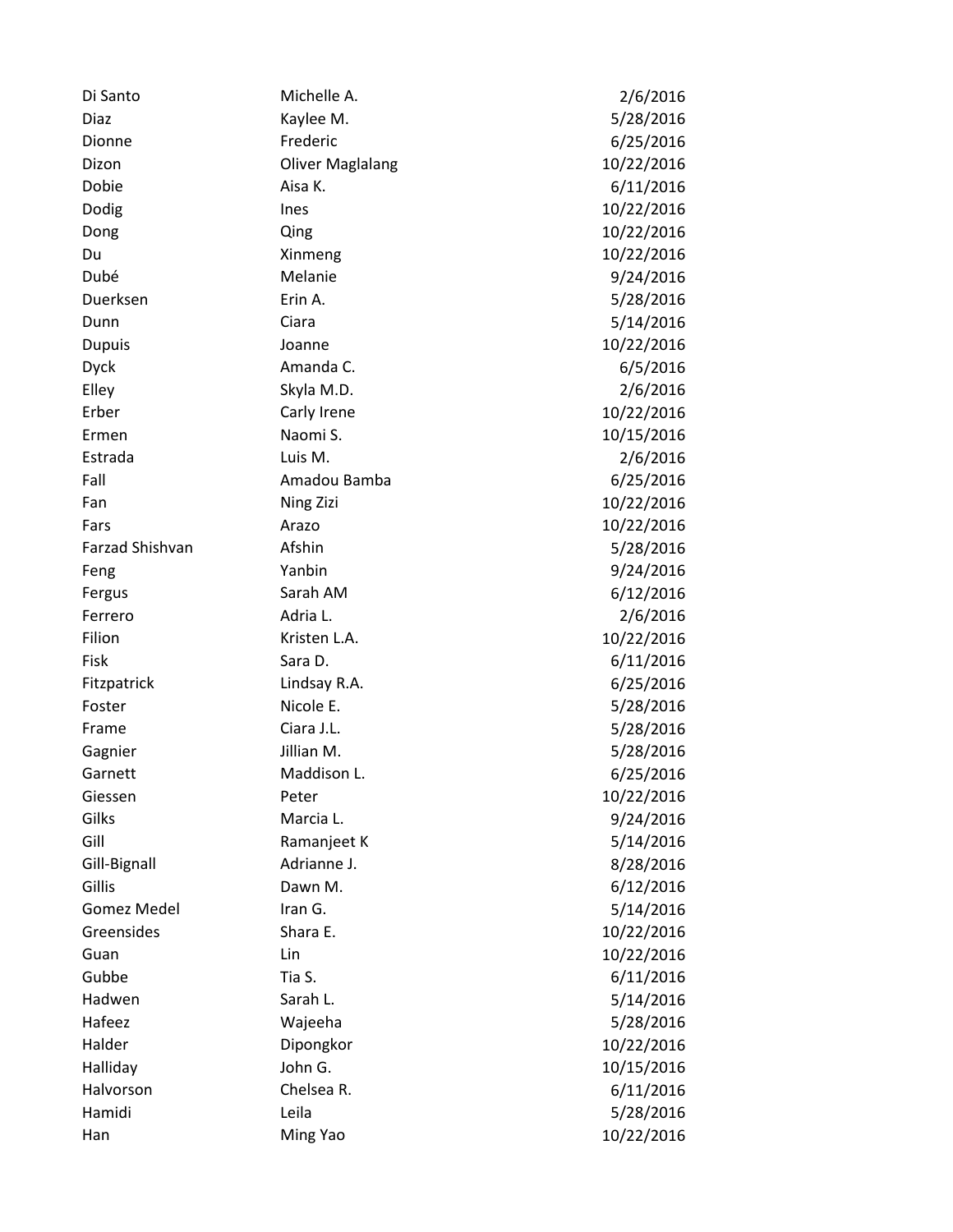| Hapton               | Blaire A.             | 10/22/2016 |
|----------------------|-----------------------|------------|
| Hassan               | Rand                  | 10/22/2016 |
| Hayes                | Sarah-Beth            | 6/25/2016  |
| Hayward              | Sharon J.             | 9/24/2016  |
| Healey               | Amy L.                | 5/28/2016  |
| Henderson            | Meaghan B.G.          | 6/25/2016  |
| Heng                 | Mey Chen              | 5/14/2016  |
| Henstridge           | Andrew S.             | 5/14/2016  |
| <b>Hollman Rodas</b> | Sandra C.             | 5/28/2016  |
| Hwang                | Kyu Han               | 6/25/2016  |
| Hynd                 | Amy M.                | 10/22/2016 |
| Ibrahim              | Nadim                 | 5/14/2016  |
| Ismail               | Zaynab                | 10/22/2016 |
| Jaipaul              | Abigail Miranda       | 10/22/2016 |
| Jiménez Valero       | Mónica Margarita      | 5/28/2016  |
| Johal                | Gurchet K.            | 2/6/2016   |
| Johnson              | Precelia O.           | 10/22/2016 |
| Kang                 | Noori Jeong Min       | 6/11/2016  |
| Karamibejar          | Nazanin               | 10/22/2016 |
| Kariman              | Nazanin               | 5/14/2016  |
| Kariman              | Mehrnaz               | 10/22/2016 |
| Karimzad             | Shahla                | 10/22/2016 |
| Kaur                 | Navroop               | 5/14/2016  |
| Kaur                 | Rajveer               | 5/14/2016  |
| Kaur                 | Jashanpreet           | 10/22/2016 |
| Keen                 | Lauren R.             | 6/12/2016  |
| Kelly                | Raimonda              | 5/14/2016  |
| Kenny                | Tyler B.              | 5/28/2016  |
| Kerner               | Stephani L.           | 5/28/2016  |
| Khalife              | Chucri                | 5/14/2016  |
| Khan                 | Palwaasha             | 6/4/2016   |
| Khan                 | Joham                 | 10/22/2016 |
| Khan                 | <b>Muhammad Fahad</b> | 10/22/2016 |
| Kim                  | Jungwon               | 9/24/2016  |
| Kong                 | Crystal B.Y.          | 9/24/2016  |
| Kroker               | Morgan H.             | 5/28/2016  |
| Krolikowski          | Crystal               | 5/14/2016  |
| Ladak                | Aly F.                | 5/14/2016  |
| Lajeunesse           | Nicole T.             | 6/11/2016  |
| Lam                  | Vinh Quyen (Kalvin)   | 10/22/2016 |
| Landry               | Annik                 | 6/25/2016  |
| Lanoue               | Jerralyn D.           | 5/14/2016  |
| Lappenbush           | Heather M.            | 5/28/2016  |
| Latino               | Valerie               | 5/14/2016  |
| Law                  | Desiree P.            | 10/22/2016 |
| Lawrence             | Sharmila              | 10/22/2016 |
| LeBouthillier        | Sabrina               | 6/25/2016  |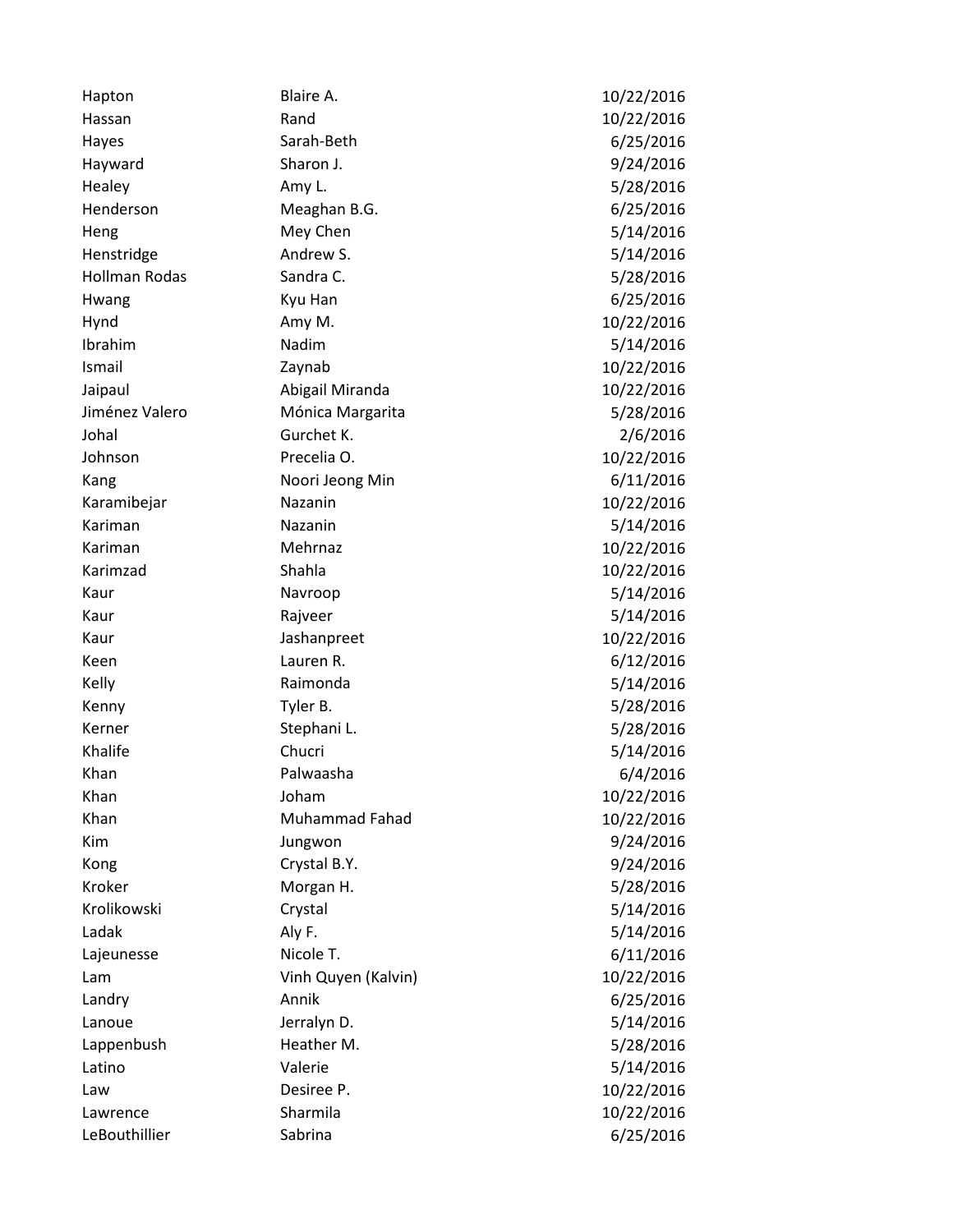| Legacy      | Chelsea M.      | 5/14/2016  |
|-------------|-----------------|------------|
| Léger       | Annick J.       | 6/25/2016  |
| Lei         | Shuyue          | 5/14/2016  |
| Leptich     | Lizann K.       | 6/4/2016   |
| Lewis       | Carol-Ann W.    | 6/25/2016  |
| Li          | Ming Fei        | 10/22/2016 |
| Li          | Juxia           | 10/22/2016 |
| Lidstone    | Megan M.        | 6/25/2016  |
| Lin         | Richard         | 10/22/2016 |
| Linkiewich  | Matthew M       | 5/28/2016  |
| Liu         | Jun             | 5/14/2016  |
| Liu         | Yu              | 10/22/2016 |
| Liu         | Xinru           | 5/14/2016  |
| Liu         | Lili            | 5/14/2016  |
| Liu         | Jing (Josie)    | 10/22/2016 |
| Long        | Julie A.        | 10/22/2016 |
| Louangamath | Jason           | 6/5/2016   |
| Luk         | Man Ha Chanel   | 5/28/2016  |
| Luo         | Bayer           | 10/22/2016 |
| Ma          | Annie           | 6/5/2016   |
| MacDonald   | Jessica Robin   | 6/25/2016  |
| MacGrath    | Natalie L.      | 6/12/2016  |
| Malik       | Satish          | 2/6/2016   |
| Manzar      | Sana            | 5/28/2016  |
| Maritch     | Vezhen Ivanov   | 10/22/2016 |
| Maro        | Eva V.          | 5/28/2016  |
| Martindale  | Carol-Ann Ismay | 5/14/2016  |
| Maxwell     | Kristy S.       | 6/25/2016  |
| McCormick   | Miranda J.      | 5/28/2016  |
| McHaffie    | Meghan E.       | 10/22/2016 |
| McQueen     | Jamie           | 5/28/2016  |
| Medford     | Wade            | 8/28/2016  |
| Medina      | Nicholas J.     | 8/28/2016  |
| Meek        | Christina L.    | 10/22/2016 |
| Menard      | Lyndsey T.      | 6/5/2016   |
| Milot       | Eric            | 5/14/2016  |
| Mistry      | Snehal N.       | 5/28/2016  |
| Mochar      | Kyanna L.       | 5/28/2016  |
| Moradifard  | Mojgan          | 10/22/2016 |
| Morales     | Jaime-Lee D.    | 10/22/2016 |
| Morgan      | Aimee S.        | 5/14/2016  |
| Nguyen      | Quyen (Lily)    | 10/22/2016 |
| Nguyen      | Thi Ngoc Trinh  | 10/22/2016 |
| Nundloll    | Sonam           | 10/22/2016 |
| O'Brien     | Shannon E.      | 2/6/2016   |
| O'Connor    | Janel Nadine    | 6/12/2016  |
| Pandhair    | Harjot Singh    | 10/22/2016 |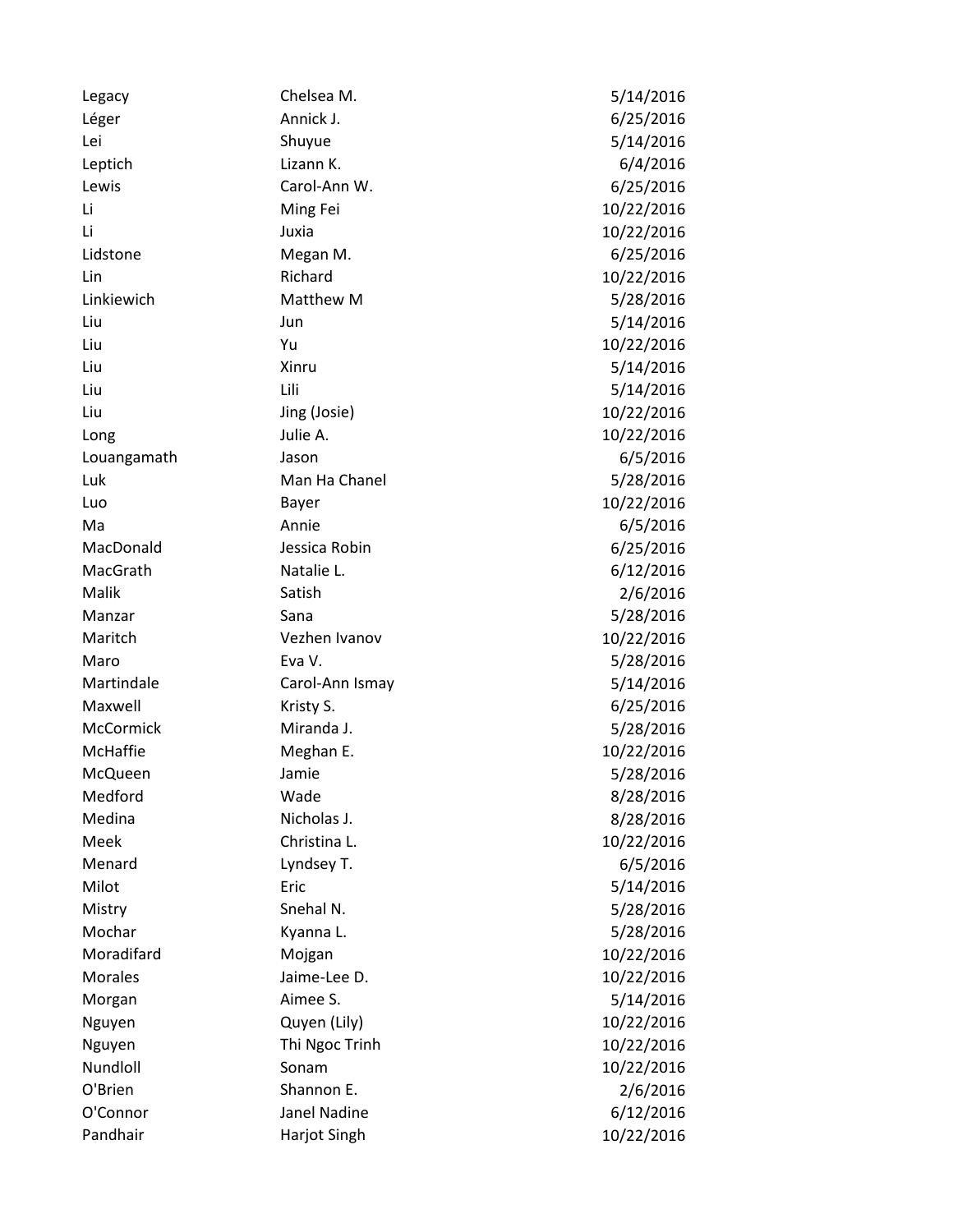| Pang              | Xiaochen Vivian  | 10/22/2016 |
|-------------------|------------------|------------|
| Pannu             | Jaskaranpal S.   | 6/11/2016  |
| Pardinas          | Sheen            | 10/22/2016 |
| Park              | Hyeyoung         | 10/22/2016 |
| Park              | Gibbeum          | 9/24/2016  |
| Patton            | Amy A.           | 5/14/2016  |
| Paul              | Melissa D.       | 10/22/2016 |
| Peng              | Yu               | 9/24/2016  |
| Perrier           | Sarah K.         | 2/6/2016   |
| Phung             | Kelvin           | 10/22/2016 |
| Phung             | Helen            | 10/22/2016 |
| Piquette          | David Francois   | 10/22/2016 |
| Plain             | Melody L.        | 6/11/2016  |
| Qu                | Zhou             | 5/14/2016  |
| Rae               | Haylee N.        | 6/25/2016  |
| Rampersad         | <b>Tarit Rye</b> | 10/22/2016 |
| Rana              | Nevjoth J.       | 6/11/2016  |
| Randhawa          | Harjot K.        | 10/22/2016 |
| Rasheed-Abbasi    | Zuhair           | 10/22/2016 |
| Richardson        | Hannah P.        | 10/22/2016 |
| Rivers            | Melissa J.       | 5/28/2016  |
| Roberts           | Suzanne C.       | 10/22/2016 |
| Roque             | Maria Alex       | 5/28/2016  |
| Saeidi            | Poopak           | 2/6/2016   |
| Saini             | Kunal            | 10/22/2016 |
| Sakhi Benarmas    | Lahcen           | 10/22/2016 |
| Sandhu            | Maninderjit K.   | 10/22/2016 |
| Sanghavi          | Naina            | 10/22/2016 |
| Sapizak           | Sabrina M.       | 9/24/2016  |
| Saturos           | Mary Lelibeth    | 6/4/2016   |
| Savard            | Linda            | 5/28/2016  |
| Schickerowsky     | Kari-Lynn        | 6/11/2016  |
| Schmidtchen       | Tanya L.         | 5/28/2016  |
| Seguin            | Amy C.           | 5/28/2016  |
| Seo               | Hae Ri           | 10/22/2016 |
| Sethi             | Tanima           | 5/14/2016  |
| Shafaei - Arvajeh | Saeid            | 10/22/2016 |
| Shahbaghi         | Maryam           | 5/14/2016  |
| Shalalvand        | Maryam           | 10/22/2016 |
| Shannon           | Katherine E.     | 10/22/2016 |
| Shenouda          | Mounir M.        | 10/22/2016 |
| Shinnimin         | Aeron D.         | 6/5/2016   |
| Shinsky           | Genadi           | 6/5/2016   |
| Siddiqui          | Zehra            | 10/22/2016 |
| Sidhu             | Satnam           | 2/6/2016   |
| Siek              | Keo rathana      | 5/14/2016  |
| Singh             | Jaspal           | 10/22/2016 |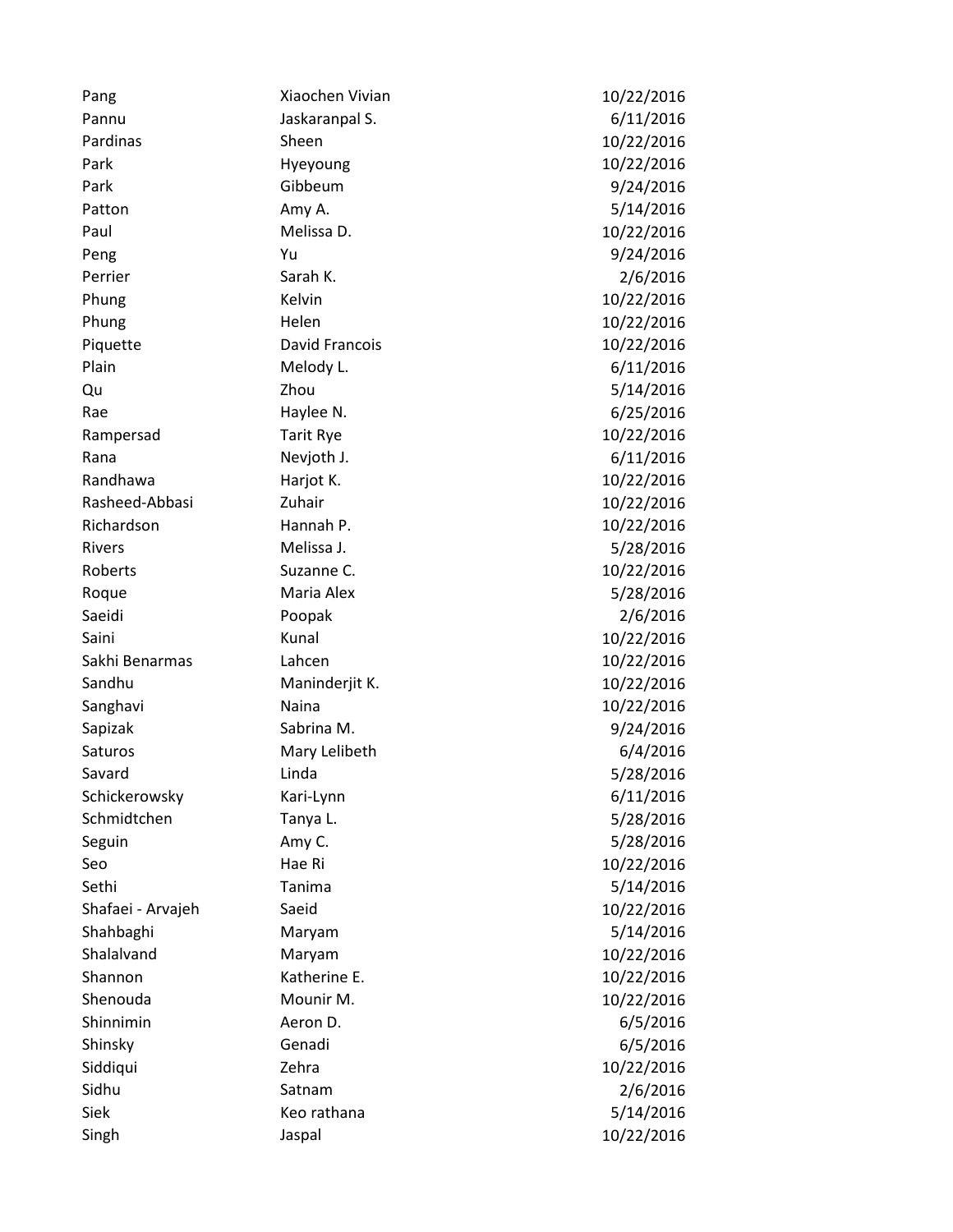| Slappendel     | Kelly B.                | 5/14/2016  |
|----------------|-------------------------|------------|
| Snow           | Adam G.                 | 6/12/2016  |
| Somers         | <b>Joel Dexter</b>      | 5/28/2016  |
| Sondhi         | Sonia                   | 5/14/2016  |
| Sookdeb        | Yuvna                   | 10/22/2016 |
| Squires        | Tammy A.                | 6/25/2016  |
| Stewart        | Devon                   | 5/28/2016  |
| Stillitano     | Tonya Eva Maria         | 10/22/2016 |
| <b>Stitt</b>   | Kendra L.               | 5/28/2016  |
| Su             | Monica                  | 10/22/2016 |
| Szabo          | Veronika                | 6/4/2016   |
| Taff           | Sheena                  | 9/24/2016  |
| Tanawan        | Diodabel Ann Marie L.   | 10/22/2016 |
| Tariq          | Mohammed                | 10/22/2016 |
| Taylor         | Makenzie Candice Sophia | 10/22/2016 |
| Taylor         | Rebecca A.              | 6/25/2016  |
| Theriault      | Elyse S.S.              | 6/25/2016  |
| Thomas         | Warren L.               | 5/28/2016  |
| Thompson       | Lauren S.               | 5/14/2016  |
| Thomson        | Helen                   | 6/11/2016  |
| Tong           | <b>Steve Siu Ting</b>   | 10/22/2016 |
| Tran           | Michelle Q.             | 2/6/2016   |
| Tran           | Sam Q.                  | 10/22/2016 |
| Tran           | Phuong Thi Van          | 5/14/2016  |
| Trenholm       | Leslie J.               | 6/12/2016  |
| <b>Trevors</b> | Brooke M.               | 6/25/2016  |
| <b>Trieu</b>   | Richmond D.             | 5/28/2016  |
| Trudgen        | Christine A             | 5/14/2016  |
| Ul-Hassan      | Syed M.                 | 10/22/2016 |
| VanDer Werff   | Heather                 | 6/11/2016  |
| Vella          | Robert Charles B.       | 10/22/2016 |
| Victorio       | Alyssa L.               | 6/11/2016  |
| Wagg           | Charles M.              | 6/12/2016  |
| Wang           | Jianjun                 | 10/22/2016 |
| Watson         | Nicole K.               | 5/14/2016  |
| Westley        | Consuelo                | 9/24/2016  |
| Whelan         | Ann Sylvia              | 5/14/2016  |
| Whillans       | Cassie L.               | 2/6/2016   |
| Wilkinson      | Krista R.               | 5/28/2016  |
| Willcott       | Jennifer E.             | 6/12/2016  |
| Williams       | Danielle L.             | 6/12/2016  |
| Wong           | May She Michelle        | 6/11/2016  |
| Wong           | Hoi Wan                 | 10/22/2016 |
| Xue            | Yuqiao                  | 10/22/2016 |
| Yang           | <b>Qing Qing</b>        | 9/24/2016  |
| Yeung          | Perkin Pok Kit          | 2/6/2016   |
| Young          | Stephanie K.            | 6/12/2016  |